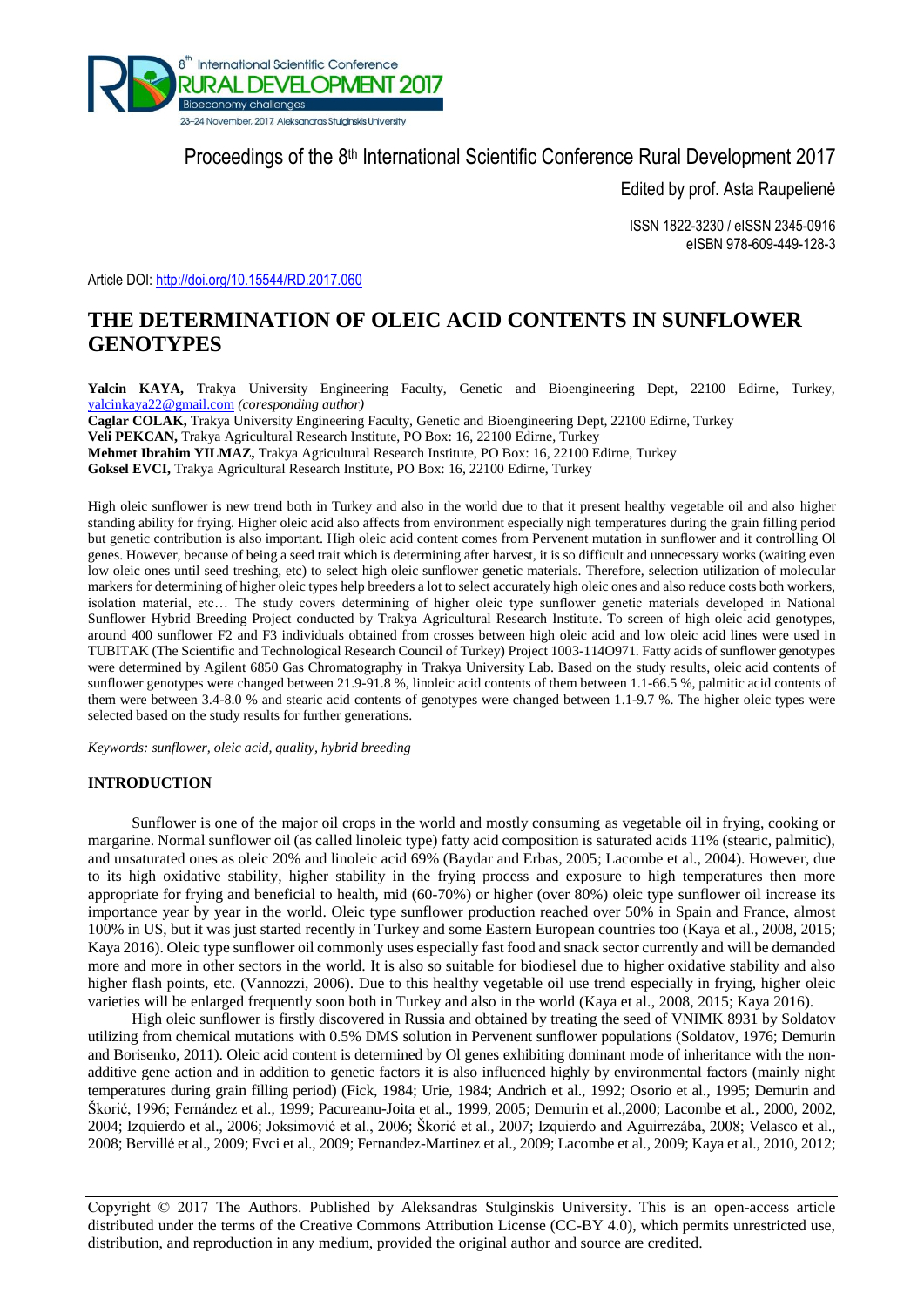Leon et al., 2013; Cvejić et al., 2014a, b; Ferfuia and Vannozzi, 2015; Jocic et al., 2015; Regitano Neto et al., 2016; Alberio et al., 2016; Angeloni et al., 2016; Cvejić et al., 2016; Dimitrijević et al., 2016; Hlisnikovský et al., 2017).

Pervenent mutations used widely in oleic type sunflower breeding programs. On the other hand, *Ol* gene detection with molecular markers tightly linked to this Pervenent mutations were also developed and used for determined higher oleic type genotypes but they are mostly genotype dependent and some these markers are used commonly in the sunflower breeding programs (Dehmer and Friedt, 1998; Hongtrakul et al., 1998; Lacombe and Bervillé, 2001; Martínez-Rivas et al., 2001; Pérez-Vich et al., 2002; Varès et al., 2002; Schuppert et al., 2006; Nagarathna et al., 2011; Singchai et al., 2013; Van der Merwe et al., 2013; Ferfuia et al., 2015; Bilgen, 2016; Dimitrijević et al., 2017, Rauf et al., 2017).

National Sunflower Research Project conducting by Trakya Agricultural Research Institute (TARI) in Edirne is primary public breeding program in Turkey. Many oleic type sunflower hybrids and inbred lines have been developed until today in National Sunflower Project with genetically resistant to dominant races of downy mildew and new races of broomrape parasite in Trakya Region which has 60% of sunflower production in Turkey. The aim of this study is to screen of high oleic acid genotypes belonging to this National project based on TUBITAK (The Scientific and Technological Research Council of Turkey) Project 1003-114O971.

## **MATERIAL AND METHODS**

The study is covered of screening of around 400 sunflower F2 and F3 generation high oleic acid individuals obtained from crosses between high oleic acid and low oleic acid lines were used in TUBITAK (The Scientific and Technological Research Council of Turkey) Project 1003-114O971.

Oleic acid and other fatty acid contents of sunflower genotypes were measured utilizing from Agilent 6850 Gas Chromatography (GC) in Trakya University Food Engineering Lab with using HT 88 type colon in the study. Samples for GC analysis were pressed and their oil extracted with a hydraulic press. About fourteen or fifteen grams of seeds of sunflower genotypes were pressed to obtain crude sunflower oil then two drops of crude oil (approximately 0.5 ml) that was used for GC analysis were taken and put into 13 ml bottles. Then 10 ml methanol and 0,5 ml (2 moll) methanol KOH was added to this bottle.

After adding all liquids, it was well shook in the vortex 2-3 minutes, and then kept at room temperature for an hour. The results were processed by the current software in GC and expressed as the percentage of individual fatty acids in the oil sample. Oleic acid and other three major fatty acid contents are shown as the percentage of the content of the total fatty acids. After this waiting period, 2 ml crude oil samples were taken from over parts of crude oils in the vials for GC analysis then put into 2 ml vials to measure of fatty acid contents in GC. All samples were analyzed with two replications in the study.

Oleic acid was identified by use of a reference mixture of fatty acids methyl esters (FAME) containing the methyl esters of other fatty acids was used to confirm the retention times, as well as to confirm that the peak areas reflected the actual composition of these mixtures. After processing by software and stated as the individual fatty acids percentage in the samples, the obtained data were analyzed statistically with JUMP statistical program.

# **RESULTS AND DISCUSSION**

Four major fatty acids of sunflower genotypes in the segregation generations as F2 and F3 levels were measured by GC. The percentage of fatty acid contents of genotypes were counted and analyzed statistically. Based on the study results, oleic acid contents of sunflower genotypes were changed between 21.9–91.8%, linoleic acid contents of them between 1.1–66.5%, palmitic acid contents of them were between 3.4–8.0% and stearic acid contents of genotypes were changed between 1.1–9.7% (Table 1).

Oleic acid contents of genotypes were measured mostly over 75% as called higher oleic acid types as expected so it refers to efficient selection for higher oleic types in the project. Furthermore, other genotypes existed commonly in mid oleic type group (Figure 1). On the other hand, there is a diverse relationship between oleic and linoleic acid contents. Therefore, linoleic acid contents of sunflower genotypes were observed under 10% linoleic contents as requested in the study (Figure 2).

| Table 1. I ally acid distributions of genetic materials (70).<br><b>Fatty Acids</b> |     | Maximum | 75% Ouartile | Median | 25% Ouartile | Minimum | Mean | <b>Standard Deviation</b> |
|-------------------------------------------------------------------------------------|-----|---------|--------------|--------|--------------|---------|------|---------------------------|
| Oleic Acid                                                                          | 389 | 91.8    | 89.0         | 84.6   | 56.5         | 21.9    | 71.7 | 20.7                      |
| Linoleic Acid                                                                       | 389 | 66.5    | 33.7         | 3.7    | 2.2          | 0.0     | 18.6 | 20.0                      |
| Palmitic Acid                                                                       | 362 | 8.0     | 4.8          | 4.5    | 4.1          | 3.4     | 4.6  | 0.7                       |
| Stearic Acid                                                                        | 362 | 9.7     | 3.6          | 2.9    | 2.2          | 1.1     | 3.1  |                           |

Table 1. Fatty acid distributions of genetic materials  $(0/2)$ .

The palmitic and stearic acid contents of sunflower genotypes were observed less than 8-9% of fatty acid contents as expected (Graph 2 and 3). While stearic acid contents of genotypes were accumulated around 4-5%, stearic acid contents of sunflower genotypes were observed around 1–4%. Of course, lower contents of these two saturated fatty acids in sunflower genotypes is the requested goal in the study.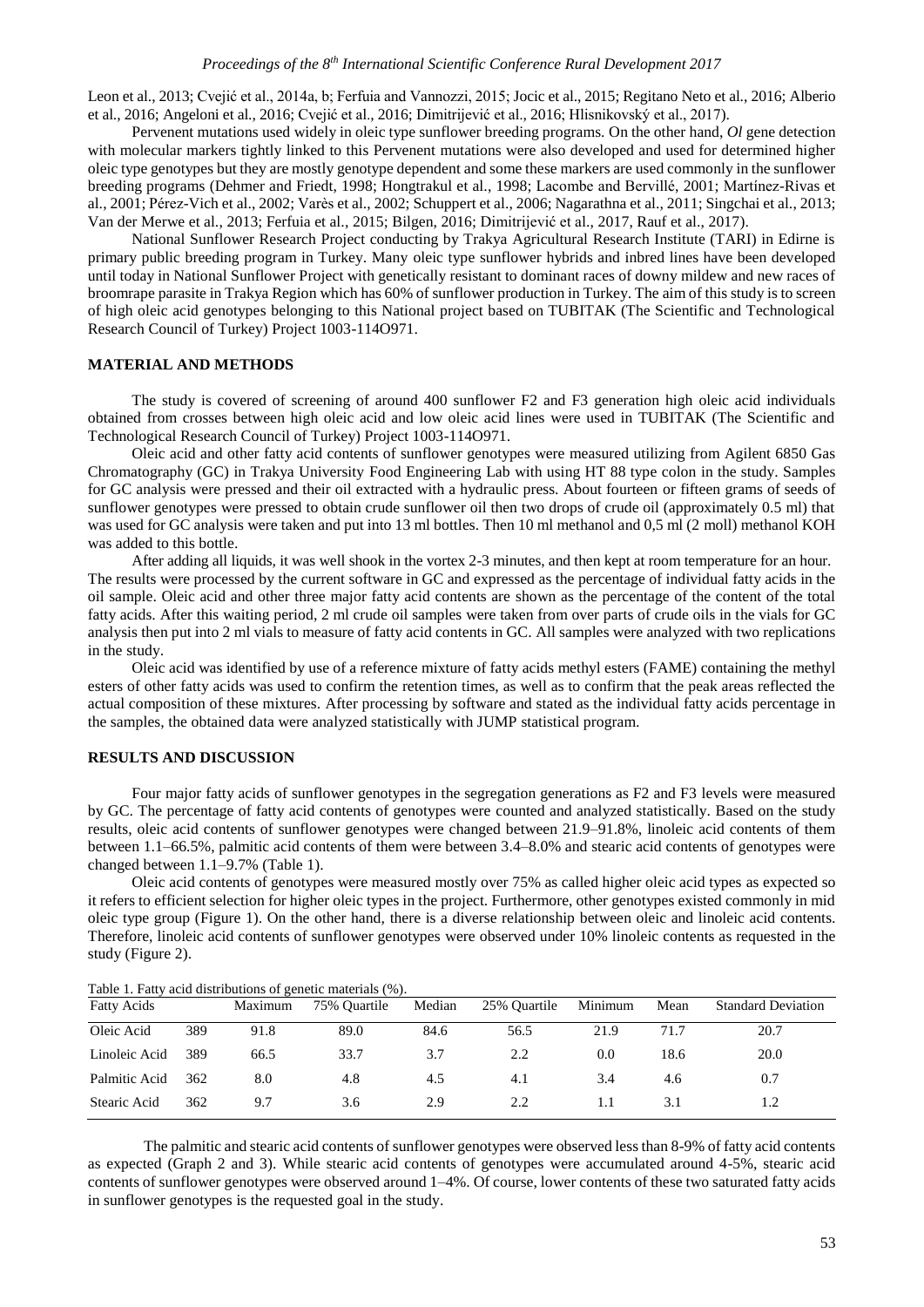

Figure 1. Oleic acid contents of genetic materials (%) Figure 2. Linoleic acid contents of genetic materials (%)

The research results mean that breeding efforts for high oleic selection in the sunflower breeding was successful in the project. Especially the developed of over 80–90% high oleic acid content of sunflower genotypes is final goals of the study. The study results exhibited similarities with other studies on improving oleic contents of sunflower genotypes. Furthermore, the developing of lower saturated fatty acids such as palmitic and stearic acids showed that the performed a successful selection over improving oil quality of sunflower genotypes in the study.





Figure 3. Palmitic acid contents of genetic materials (%) Figure 4. Stearic acid contents of genetic materials (%)

#### **CONCLUSIONS**

The higher oleic type sunflower genotypes were determined via GC analysis in the study and they were mostly found as higher oleic contents over 80% as expected. These ones were selected for further generations in National Sunflower Breeding Program based on the study results.

#### **ACKNOWLEDGEMENT**

This study was supported by the Scientific and Technological. Research Council of Turkey (TUBITAK) under the Project 1003- 114O971.

### **REFERENCES**

- 1. Andrich, G., Balzini, S., Zinnai, A., Fiorentini, R., Baroncelli, S., Pugliesi, C., 1992. The oleic/ linoleic ratio in achenes coming from sunflower lines treated with hard X-rays. In: Proc. *13th International Sunflower Conference*, Pisa, Italy, pp. 1544–1549.
- 2. Alberio C., Izquierdo N. G., Galella, T., Zuil, S., Reid, R., Zambelli, A., Aguirrezábal, L. A. 2016. A new sunflower high oleic mutation confers stable oil grain fatty acid composition across environments. *European Journal of Agronomy,* Vol. 73, pp. 25–33. <https://doi.org/10.1016/j.eja.2015.10.003>
- 3. Angeloni, P., Echarte, M. M., Irujo, G. P., Izquierdo N, Aguirrezábal L. 2016. Fatty acid composition of high oleic sunflower hybrids in a changing environment. *Field Crops Research,* Vol. 202, pp. 146–157.<https://doi.org/10.1016/j.fcr.2016.04.005>
- 4. Baydar H, Erbaş S. 2005. Influence of Seed Development and Seed Position on Oil, Fatty Acids and Total Tocopherol Contents in Sunflower (*Helianthus annuus* L.) *Turkish Journal of Agriculture and Forestry,* Vol. 29, pp. 179–186.
- 5. Bervillé, A., Lacombe, S., Veillet, S., Granier, C., Leger, S., Jouve, P. 2009. Method of selecting sunflower genotypes with high oleic acid content in seed oil. *United States patent application,* US 11/587,956.
- 6. Bilgen, B.B. 2016. Characterization of sunflower inbred lines with high oleic acid content by DNA markers. In Kaya, Y. and Hasancebi, S. (eds) *Proceedings of the 19th International Sunflower Conference*. ISA, Edirne, pp. 662–668.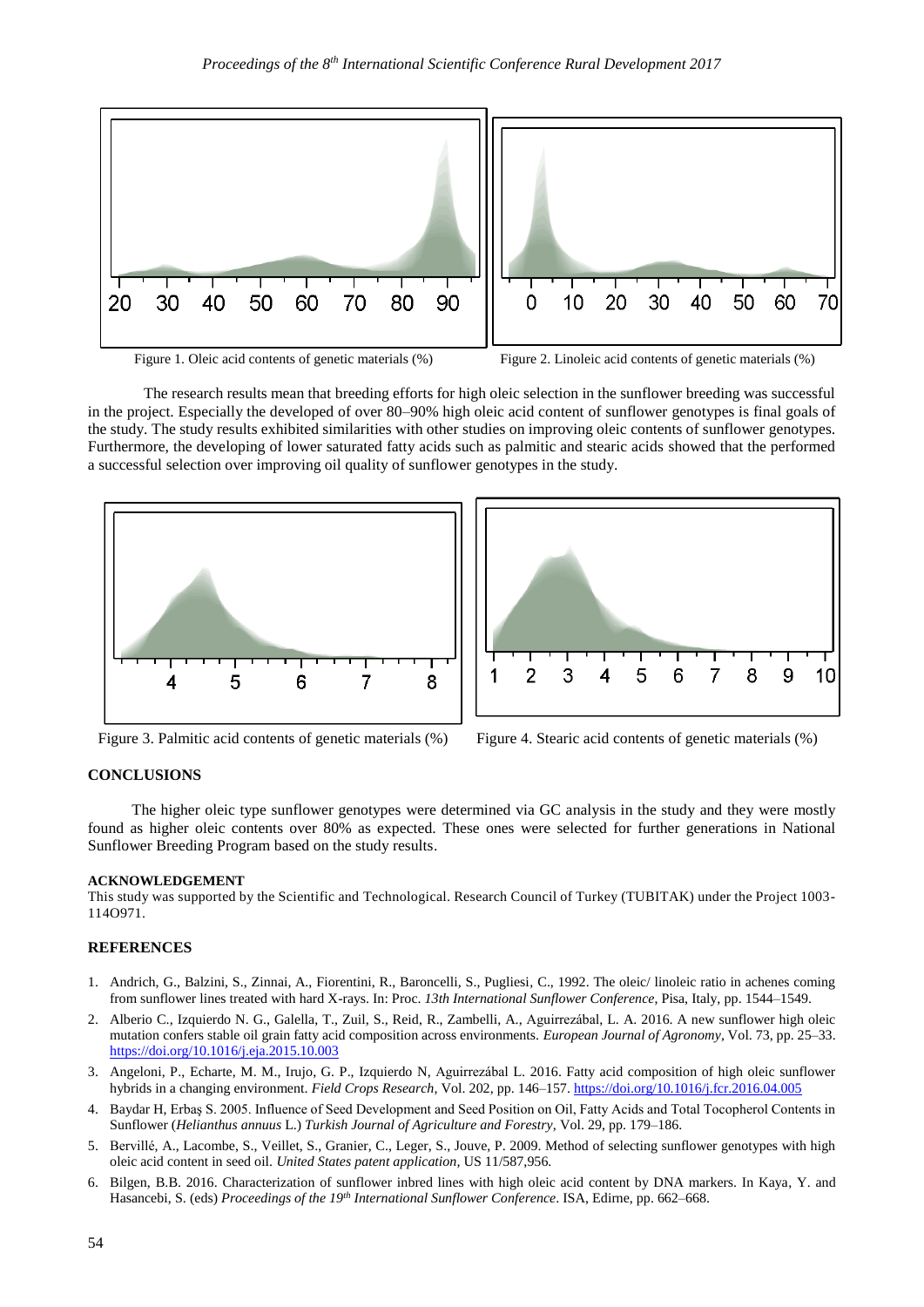- 7. Cvejić, S., Jocić. S., Dimitrijević, A., Imerovski, I., Miladinović, D., Jocković. M., Miklič, V. 2016. An EMS mutation altering oil quality in sunflower inbred line. *Proceedings of the 19th International Sunflower Conference*. ISA, Edirne, 422-430.
- 8. Cvejić, S., Jocić, S., Miladinović, D., Jocković, M., Imerovski, I., Sakač, Z. Miklič, V. 2014a. Development and utilization of sunflower genotypes with altered oil quality. *Journal of Processing and Energy in Agriculture*, 18: 191-195.
- 9. Cvejić, S., Miladinović, D., Jocić, S. 2014b. Mutation breeding for changed oil quality in sunflower. In Tomlekova NB, Kozgar MI, Wani MR (eds) *Mutagenesis: exploring genetic diversity of crops*, pp. 77–96. [https://doi.org/10.3920/978-90-8686-796-7\\_4](https://doi.org/10.3920/978-90-8686-796-7_4)
- 10. Dehmer, K.J. Friedt, W. 1998. Development of molecular markers for high oleic acid content in sunflower (*Helianthus annuus* L.). *Industrial Crops and Products*, Vol. 7, pp. 311–315[. https://doi.org/10.1016/S0926-6690\(97\)00063-0](https://doi.org/10.1016/S0926-6690(97)00063-0)
- 11. Demurin, Y. Škorić. D. 1996. Unstable expression of *Ol* gene for high oleic acid content in sunflower seeds. *Proceedings of the 14th International Sunflower Conference*, ISA, Beijing / Shenyang, pp. 12–20.
- 12. Demurin, Y. A., Škorić, D., Verešbaranji, I., Jocić, S. 2000. Inheritance of increased oleic acid content in sunflower seed oil. *Helia,* 23: 87-92.
- 13. Demurin, Y. Borisenko, O. 2011. Genetic collection of oleic acid content in sunflower seed oil. *Helia*, Vol. 34, Iss. 55, pp. 69–74. <https://doi.org/10.2298/HEL1155069D>
- 14. Dimitrijević, A., Imerovski, I., Miladinović, D., Jocković, M., Cvejić, S., Jocić, S., Zeremski, T., Sakač, Z. 2016. Screening of the presence of Ol gene in NS sunflower collection. *19th International Sunflower Conference*. Edirne. pp. 661–667.
- **15.** Dimitrijević, A., Imerovski, I., Miladinović, D., Cvejić, S., Jocić, S., Zeremski, T., Sakač, Z. 2017. Oleic acid variation and markerassisted detection of Pervenets mutation in high- and low-oleic sunflower cross. *Crop Breeding and Applied Biotechnology,* Vol. 17, pp. 229–235. <https://doi.org/10.1590/1984-70332017v17n3a36>
- 16. Evci, G., Kutni, R., Kaya, Y., Pálvölgyi, L., Tar, M., Paricsi, S., Pekcan, V., Gucer, T., Yilmaz, I. M. 2009. Yield performances of oleic type sunflower hybrids in Turkey and Hungary*. International Scientific Conference "Good Practices for Sustainable Agricultural Production".* pp. 185–193. 12-14 November. Sofia, Bulgaria
- 17. Ferfuia, C., Vannozzi, G.P. 2015. Maternal effect on seed fatty acid composition in a reciprocal cross of high oleic sunflower (*Helianthus annuus* L.). *Euphytica*, Vol. 205, pp. 325–336[. https://doi.org/10.1007/s10681-015-1378-3](https://doi.org/10.1007/s10681-015-1378-3)
- 18. Ferfuia, C., Turi, M. Vannozzi, G.P. 2015. Variability of seed fatty acid composition to growing degree-days in high oleic acid sunflower genotypes. *Helia*, Vol. 38, pp. 61–78[. https://doi.org/10.1515/helia-2014-0022](https://doi.org/10.1515/helia-2014-0022)
- 19. Fernández, H., Baldini, M., Olivieri, A. M. 1999. Inheritance of high oleic acid content in sunflower oil. *Journal of Plant Breeding and Genetics,* Vol. 53, pp. 99–103. [https://doi.org/10.1007/978-0-387-77594-4\\_6](https://doi.org/10.1007/978-0-387-77594-4_6)
- 20. Fernandez-Martinez, J. M., Perez-Vich, B. Velasco, L. 2009. Sunflower. *In*: *Oil Crops, Handbook of Plant Breeding*, V.4, Vollmann, J. and Rajcan, I. (Eds.), Springer, 155-232.
- 21. Fick, G.N. 1984. Inheritance of high oleic acid in the seed oil of sunflower. 6<sup>th</sup> Sunflower Research Workshop. Bismarck, 9.
- 22. Hlisnikovský, L., Kunzová, E., Hejcman, M., Škarpa, P., Zukalová, H. Menšík, L. 2017. Oleic acid variation and marker-assisted detection of Pervenets mutation in high- and low-oleic sunflower cross. *Crop Breeding & Applied Biotechnology*, Vol. 17, pp. 229–235.
- 23. Hongtrakul, V., Slabaugh, M.B. Knapp, S. J. 1998. A seed specific D12 oleate desaturase gene is duplicated, rearranged, and weakly expressed in high oleic acid sunflower lines. *Crop Science*, Vol. 38: pp. 1245–1249. <https://doi.org/10.2135/cropsci1998.0011183X003800050022x>
- 24. Izquierdo, N. G., Aguirrezábal, L.N., Andrade, F.H., Cantarero, M.G. 2006. Modeling Response of Fatty Acid Composition to Temperature in a Traditional Sunflower Hybrid. *Agronomy Journal*, Vol. 98, pp. 451–461. <https://doi.org/10.2134/agronj2005.0083>
- 25. Izquierdo, N. G., Aguirrezábal, L.A. 2008. Genetic variability in the response of fatty acid composition to minimum night temperature during grain filling in sunflower. *Field Crops Research*, Vol. 106, pp. 116–25. <https://doi.org/10.1016/j.fcr.2007.10.016>
- 26. Jocic, S., D. Miladinovic, Kaya, Y. 2015. Breeding and Genetics of Sunflower. N. Dunford, E. M. Force (Ed) *Sunflower: Chemistry, Production, Processing, and Utilization*. AOCS (American Oil Chemistry Society), pp. 1–26.
- 27. Joksimović, J., Atlagić, J., Marinković, R. Jovanović, D. 2006. Genetic control of oleic and linoleic acid contents in sunflower. *Helia*, Vol. 29, pp. 33–40[. https://doi.org/10.2298/HEL0644033J](https://doi.org/10.2298/HEL0644033J)
- 28. Kaya, Y., Kaya, V., Şahin, I., Üstün Kaya, M., Evci, G., Çıtak, N. 2008. The Future Potential of Oleic Type Sunflower in Turkey. *Proceeding of 17th International Sunflower Conference*, Vol. 2, pp. 791–796. Cordoba, Spain. June 8-12.
- 29. Kaya, Y., Evci, G., Pekcan, V., Gucer, T., Yilmaz, I. M., Şahin, I., Citak, N. Ay, O. 2010. Fatty Acid Changes and its Relationships in Sunflower Cultivars. *Proceedings of the 12th International Sunflower Conference*. March 1-3. Antalya, Turkey. 90.
- 30. [Kaya,](http://www.springerlink.com/content/?Author=Yalcin+Kaya) Y.[, Jocic,](http://www.springerlink.com/content/?Author=Sinisa+Jocic) S. [Miladinovic,](http://www.springerlink.com/content/?Author=Dragana+Miladinovic) D. 2012. Sunflower. S.K. Gupta. (Ed) *Technological Innovations in Major World Oil Crops*, Vol. 1, pp. 85–129.
- 31. Kaya, Y. 2016. Oleic Type Sunflower Breeding: Current Situation and Future Directions. *Proceedings of the 3rd* edition of the *High Oleic Oils Congress*, pp. 156–207. 6-8 September, Toulouse, France.
- 32. Kaya, Y., I. Balalic, V. Miklic. 2015. Eastern Europe Perspectives on Sunflower Production and Processing. N. Dunford, E. M. Force (Ed) *Sunflower: Chemistry, Production, Processing, and Utilization*. AOCS (American Oil Chemistry Society, pp. 575–638.
- 33. Lacombe, S., Bervillé, A. 2001. A dominant mutation for high oleic acid content in sunflower (*Helianthus annuus* L.) seed oil is genetically linked to a single oleate-desaturase RFLP locus*. Molecular Breeding,* Vol. 8, pp. 129–137.
- 34. Lacombe, S., Leger, S., Kaan, F., Bervillé, A. Sas, M. 2002. Genetic, molecular and expression features of the Pervenets mutant leading to high oleic acid content of seed oil in sunflower. *Oléagineux, Corps gras, Lipides*, Vol. 9, pp. 17–23. <https://doi.org/10.1051/ocl.2002.0017>